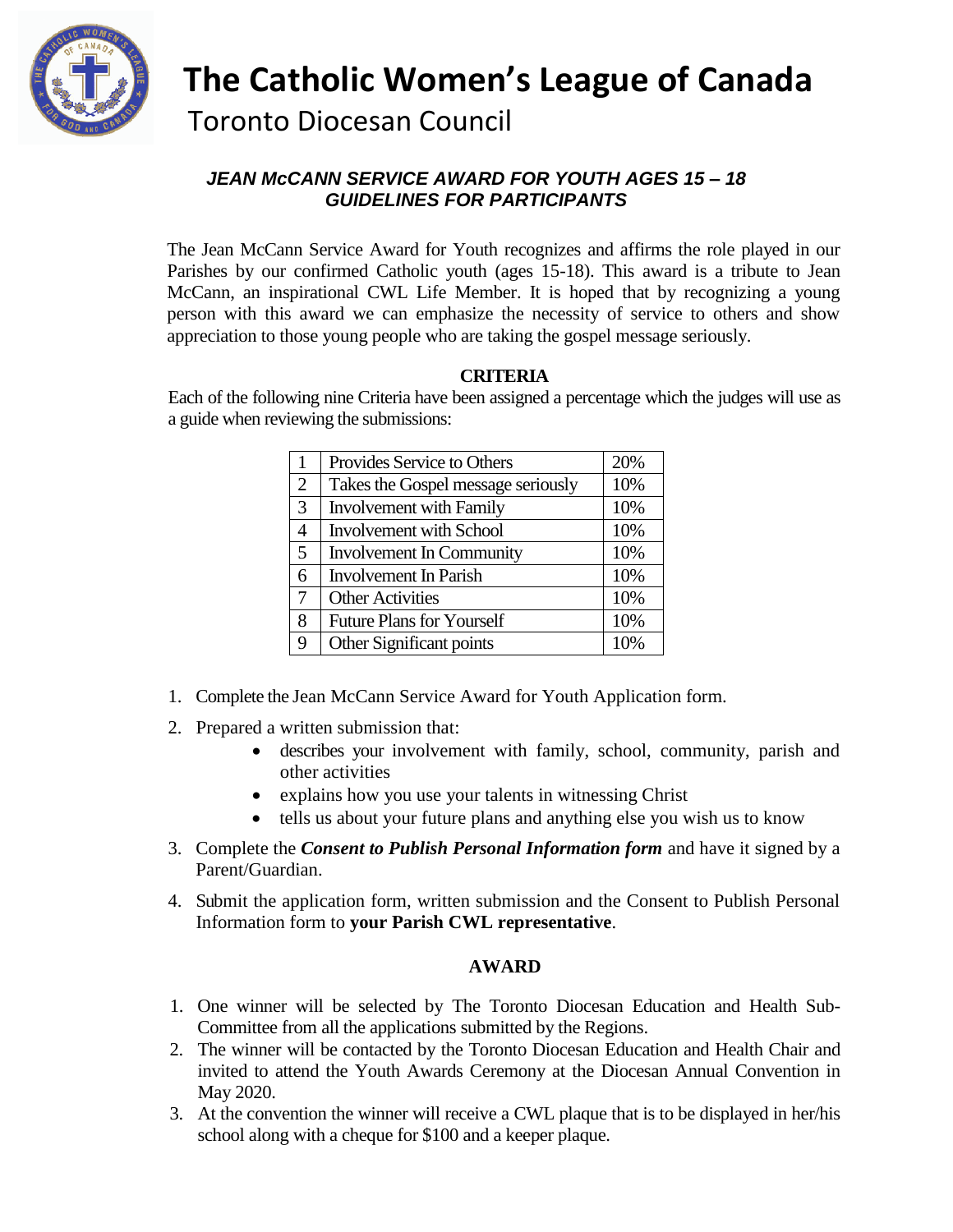

# **The Catholic Women's League of Canada**

Toronto Diocesan Council

## *JEAN McCANN SERVICE AWARD FOR YOUTH APPLICATION*

| School: Grade: Grade: Grade: Grade: Grade: Grade: Grade: Grade: Grade: Grade: Grade: Grade: Grade: Grade: Grade: Grade: Grade: Grade: Grade: Grade: Grade: Grade: Grade: Grade: Grade: Grade: Grade: Grade: Grade: Grade: Grad                                                                                                                                                                                                                                            |           |      |
|---------------------------------------------------------------------------------------------------------------------------------------------------------------------------------------------------------------------------------------------------------------------------------------------------------------------------------------------------------------------------------------------------------------------------------------------------------------------------|-----------|------|
| Parish: <u>Department of the contract of the contract of the contract of the contract of the contract of the contract of the contract of the contract of the contract of the contract of the contract of the contract of the con</u>                                                                                                                                                                                                                                      |           |      |
|                                                                                                                                                                                                                                                                                                                                                                                                                                                                           |           |      |
| An adult from your School or Parish, who knows you, is asked to verify the information you are<br>submitting and provide the following information.                                                                                                                                                                                                                                                                                                                       |           |      |
|                                                                                                                                                                                                                                                                                                                                                                                                                                                                           |           |      |
|                                                                                                                                                                                                                                                                                                                                                                                                                                                                           |           |      |
|                                                                                                                                                                                                                                                                                                                                                                                                                                                                           |           |      |
| TO THE APPLICANT: Please attach this application and your Consent to Publish Personal<br>Information form to your submission. Your submission is to describe your involvement with<br>family, school, community, parish and other activities. Explain how you use your talents in<br>witnessing Christ. Tell us about your future plans and anything else that you wish us to know.<br>Submit Application, Submission and Consent Form to your Parish CWL representative. |           |      |
| <b>Parish Education and Health Chair:</b>                                                                                                                                                                                                                                                                                                                                                                                                                                 |           |      |
| <b>Print Name</b>                                                                                                                                                                                                                                                                                                                                                                                                                                                         | Signature | Date |
| <b>Regional Education and Health Chair:</b>                                                                                                                                                                                                                                                                                                                                                                                                                               |           |      |
| <b>Print Name</b>                                                                                                                                                                                                                                                                                                                                                                                                                                                         | Signature | Date |